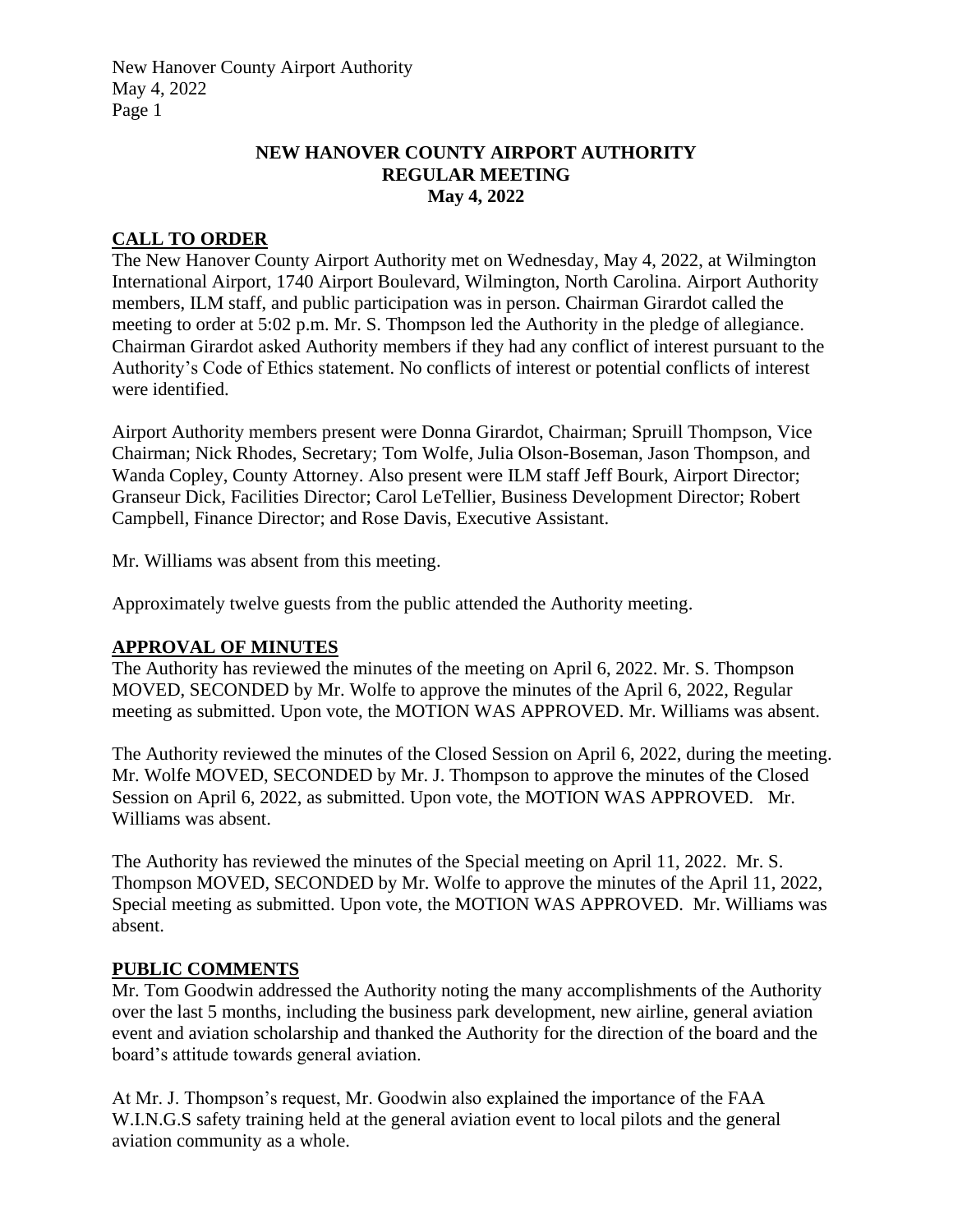#### **FACILITIES & TERMINAL EXPANSION**

Mr. Dick, on behalf of the Facilities Committee, recommended the approval of the following action items:

- a. **Apron Expansion – Phase 2– (PFC, NCDOT) –**a Work Authorization Amendment No. 2 in the amount of \$265,720 to Talbert and Bright for Additional Construction Phase Services related to the additional areas of ramp expansion. The scope of work will include testing, documentation and inspection service. Mr. J. Thompson MOVED, SECONDED by Mr. S. Thompson to approve Work Authorization Amendment No. 2 to Talbert and Bright as recommended above. Upon vote, the MOTION WAS APPROVED. Mr. Williams was absent.
- b. **Stormwater Permitting Assistance – (General Capital Fund) –**a Work Authorization in the amount NTE \$49,600 to Talbert and Bright to provide up to 280 hours of assistance in managing permitting of various tenant developments, DEQ Permit accounting and ILM Stormwater Masterplan Permit planning updates. Mr. Rhodes MOVED, SECONDED by Mr. Wolfe to approve Work Authorization to Talbert and Bright as recommended above. Upon vote, the MOTION WAS APPROVED. Mr. Williams was absent.
- c. **Airport Boulevard and Parking Improvements (General Capital Fund) –**a Work Authorization to AVCON, Inc pending final IFE review, NTE \$492,082 to perform environmental assessment, preliminary design of an expanded route for Airport Blvd, and final design of a new surface parking lot. Mrs. Olson-Boseman MOVED, SECONDED by Mr. S. Thompson to approve Work Authorization to AVCON, Inc. as recommended above. Upon vote, the MOTION WAS APPROVED. Mr. Williams was absent.

Mr. Dick recommended approval of the following walk-on action item:

**Air Carrier Expansion Phase 1- Change Order # 1 –**in the amount of \$10,085.83 to Trader Construction related to conditions found in the field with existing sub-drains that need to be replaced. The change order reflects the extra materials involved to replace these sub-drains and the expense of additional concrete removal required plus the deletion of some materials. Discussion followed regarding this discovery. Mr. S. Thompson MOVED, SECONDED by Mr. J. Thompson to approve the Change Order #1 to Trader Construction as recommended above.

Mr. Dick updated the Authority on the status of the terminal expansion project now underway in the bag claim area and the upcoming Stormwater planning meeting with new tenant developers.

# **IT**

Mr. Bourk reported to the Authority that ILM staff selected Amadeus Airport IT Americas, Inc. as the Common Use System provider. The Common Use System will be in place with temporary solutions prior to the Avelo launch date of June  $30<sup>th</sup>$  and with full implementation by August/September 2022, with the 3 legacy carriers on the system as well, so the system can be used during the renovations of the existing hold room. The Authority approved a contract with a to be determined vendor in the NTE amount of \$250,000 at the April 6 Authority meeting. Discussion followed about service and support with Amadeus noting most of it will be remote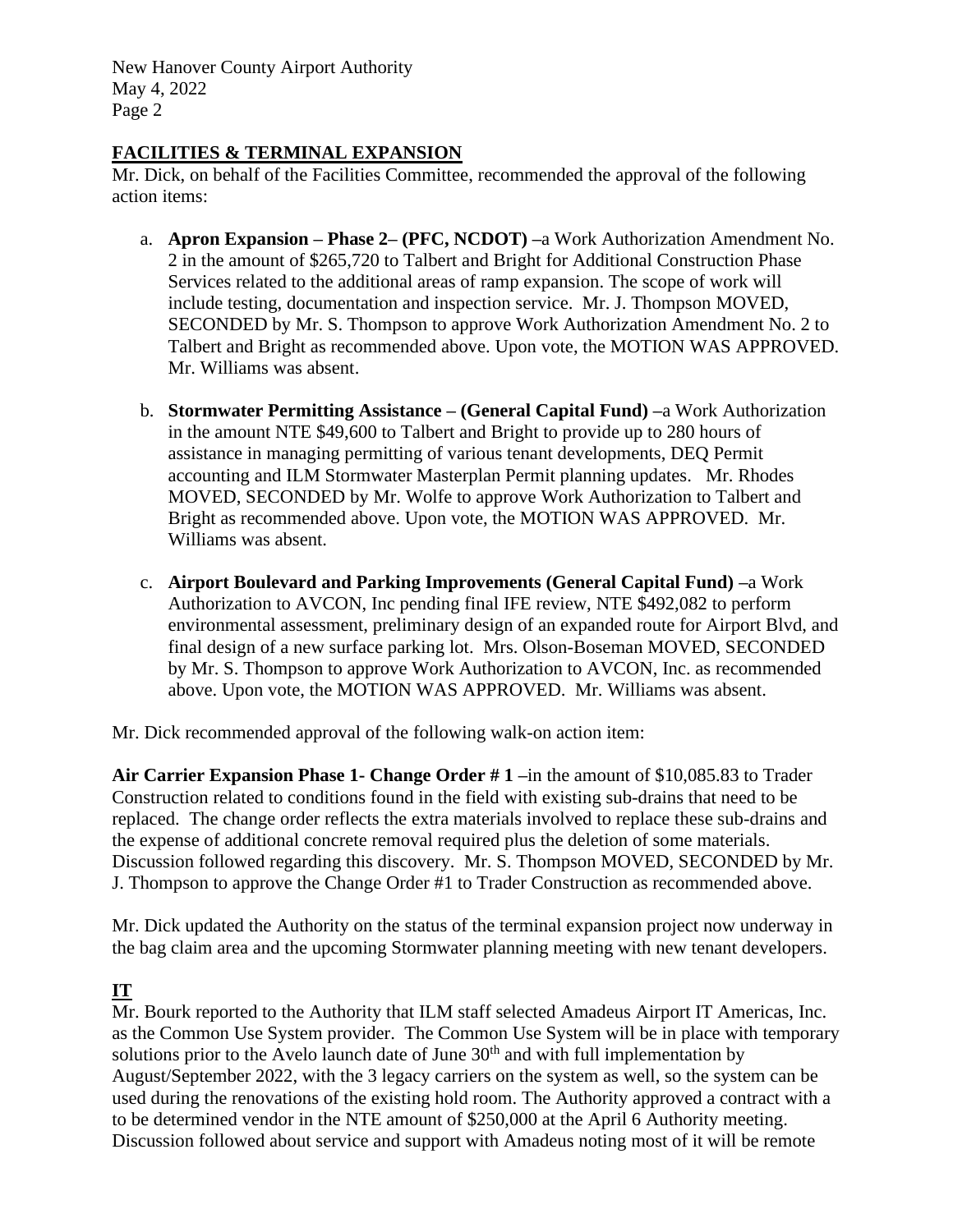since the system is cloud based. ILM facilities personnel will be handling any hardware issues at ILM but it is anticipated that an IT staff person will be needed at ILM once a second low cost carrier comes in.

Mr. Bourk updated the authority on the status of the selection for the Terminal Display System/FIDS provider noting that contract was also approved at the April 6 Authority meeting in an amount NTE \$350,000 with a vendor to be determined following further review by staff.

## **FINANCE & HUMAN RESOURCES**

Mr. Campbell reviewed ILM's March financial summary, financials, and cash summary.

Mr. Campbell reviewed the proposed budget and several adjustments as suggested by the Finance Committee.

Mr. Campbell, on behalf of the Finance Committee, recommended approval of the FY23 Proposed Budget in the amount of \$44,152,800 (\$11,728,600 Operating; \$32,424,200 Capital) to be made available for public review for a period of 25 days. Mr. Wolfe MOVED, SECONDED Mr. J. Thompson to approve the FY23 Proposed Budget for public review as recommended. Upon vote, the MOTION WAS APPROVED. Mr. Williams was absent.

#### **BUSINESS DEVELOPMENT**

Ms. LeTellier, on behalf of the Business Development Committee, recommended the approval of the following action items:

A two-year lease extension through August 31, 2024 for KBT Realty Services, Inc., Flex Building tenant, Suites 120 and 130. Mr. Rhodes MOVED, SECONDED by Mr. Wolfe to approve the lease extension for KBT Realty Services, Inc. as recommended. Upon vote, the MOTION WAS APPROVED. Mr. Williams was absent.

Ms. LeTellier shared the new In-Terminal Advertising Plan with the Authority and requested the Authority approve the new In-Terminal Advertising Plan as presented. Mr. Bourk noted the advertising plan is a work in progress and will continue to be developed in partnership with the airport consultant and the aviation marketing group to upgrade the pricing and include the digital options once the Terminal Display System/FIDS vendor is selected. Following a brief discussion, Mr. S. Thompson MOVED, SECONDED by Mr. Rhodes to approve the new In-Terminal Advertising Plan as recommended. Upon vote, the MOTION WAS APPROVED. Mr. Williams was absent.

Ms. LeTellier updated the Authority on the status of the Tailwind Restaurant opening; the RFP for 2 Cargo buildings; tree removal at Parcel 27; upcoming TRC and Board of Adjustment meetings regarding hotel height and CIL project; and proposed realtor meetings.

#### **GOVERNMENT**

Chairman Girardot initiated a discussion about the Authority meeting schedule noting the proximity of the July and September meetings to holidays to see if the Authority would prefer to move those meetings at this time. It was the consensus of the Authority to move the July meeting to July 13 but leave the September meeting as scheduled for September  $7<sup>th</sup>$ .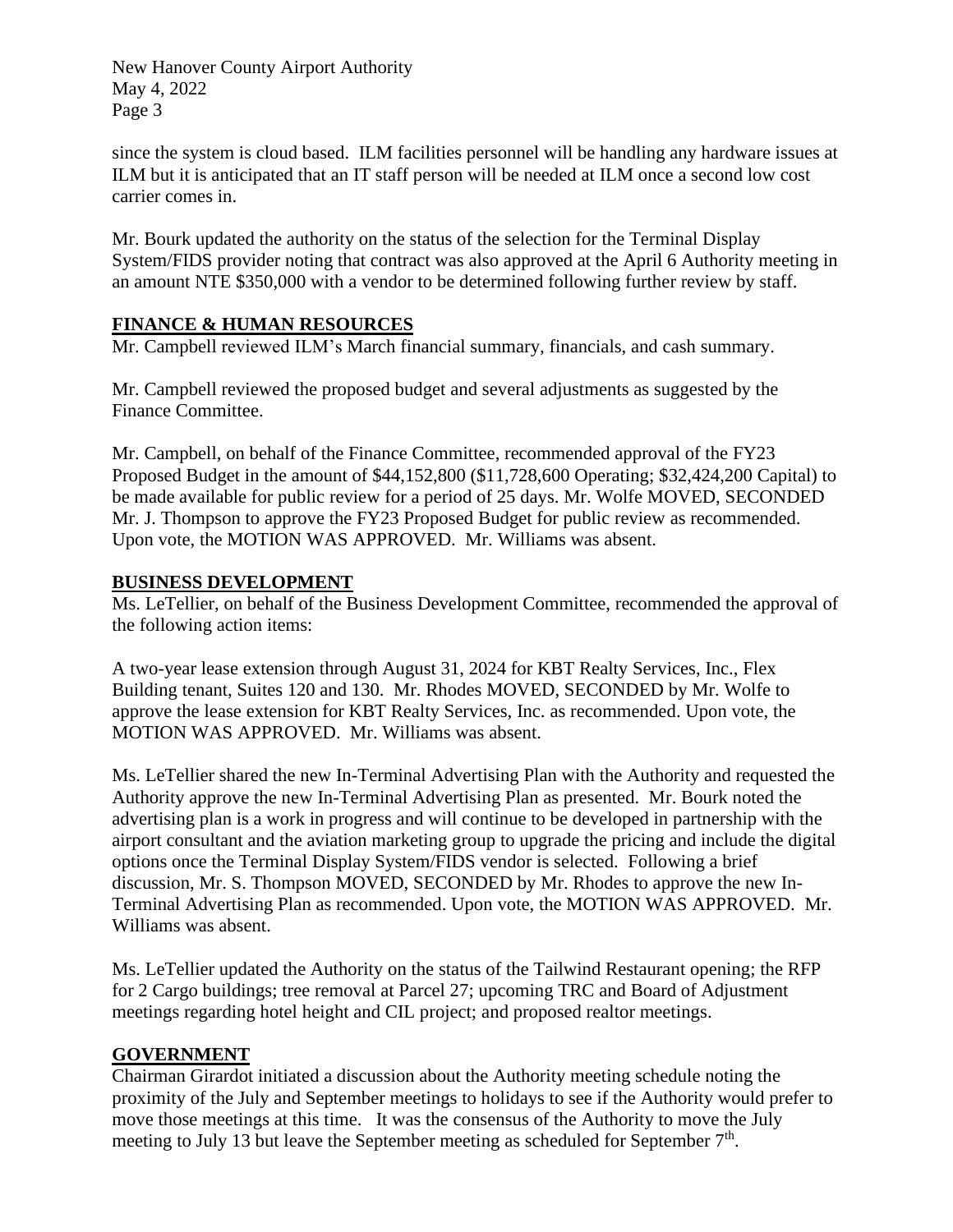Chairman Girardot reported on follow-up conversations with the General Assembly delegates noting positive comments and reviews regarding the information provided and the input from the Authority at the recent breakfast meeting. All seem to be in support of the funding request.

Chairman Girardot updated the Authority on the May 25<sup>th</sup> date for the Authority breakfast with New Hanover County Commissioners.

## **OPERATIONS & GENERAL AVIATION**

Mr. Bourk reviewed the monthly operations reports and updated the Authority on fuel flowage for the month of March 2022. Mr. Bourk noted that increased fuel prices will have a major impact on the industry.

Mr. Bourk updated the Authority on ILM's annual FAA 139 inspection which was March 7-9 and the Compliance Letter from the FAA dated March 16<sup>th</sup>. Mr. Bourk recognized Tamie Keel and Keaghon Stark and noted they both have done a great job of maintaining the airfield and performing the duties related to the 139 annual requirements. Mr. Bourk reported that this year's Compliance Letter had a total of ten findings, which is more than ILM has had in previous years. Three of the ten findings were closed the day of the inspection.

Mr. Bourk stated that ILM Staff took a proactive approach to identify and fix compliance issues. Staff has since received an email from the FAA closing out six of the remaining findings leaving one, which is related to grading issues on the airfield and drainage ditches adjacent to the runway that have been that way for the life of the airport. The standards for these areas have not changed in a long time.

Staff has submitted an action plan to the FAA and could use grant funds to fix those issues so that item will remain open while a detailed plan and procurement process for the work is completed. The rest of the items have been closed out. Mr. Bourk complimented the ILM team on their work.

Mr. Bourk pointed out that staff's approach is to find things that need to be fixed period. Mr. S. Thompson asked if that one item would be resolved before the next inspection and Mr. Bourk reported that it may, but that Mr. Dick and the FAA are working on an action plan to resolve this matter. Mr. Bourk explained in more detail the issues involved in correcting this finding and noted that FAA funds may be used to fix the matters. Hopefully we can close out by November 1 st .

Mr. Wolfe asked how many of the findings were a year old or older, and Mr. Bourk noted he believed seven were more than a year old. Mr. Bourk noted that all findings were correct and accurate and things that needed to be fixed, and that the ILM team had several of the items (paint and signs) already identified and POs written to correct the matters and submitted those items to the inspector at the start of the inspection knowing that they were not compliant.

Mr. J. Thompson commented, as the newest Authority member that he finds it refreshing that staff proactively found things, and he noted, out of this list of 10, that 7 findings belonged to past administrations, but staff owns them and is going to fix them.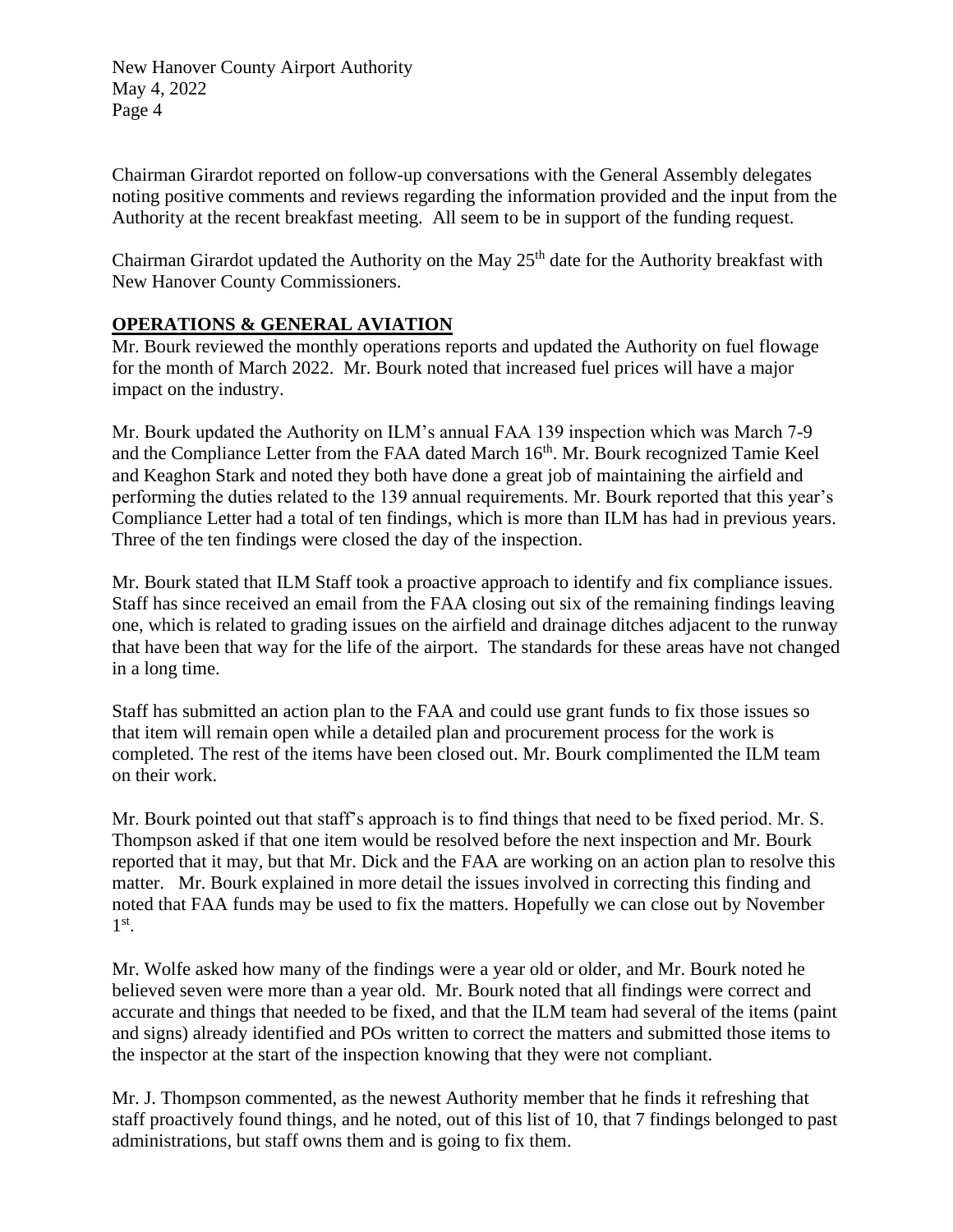Mr. J. Thompson noted that it is important to say that these items did not all happen in the last 2 or 3 months, and he appreciates staff identifying the problems and fixing them versus trying to hide them or hope the inspector will not see them. Mr. J. Thompson noted he does not know that any of that happened in the past or not, but he likes the proactive approach and commends the staff for doing that. Mr. Bourk pointed out that Ms. Keel and Mr. Stark are the ones that brought things to his attention, and they worked together with Mr. Dick to get things fixed asap.

Mr. J. Thompson initiated a discussion with staff about alternative options to fixing the grading and drainage problems. Mr. Bourk explained the possibility of using AIP funding for this new project, but he believes we could just fix the grading and perimeter road/drainage without using FAA AIP funding.

Mr. Bourk shared the new sketch of the East Ramp Hangar development noting that this has been submitted to the FAA for approval/funding in 2023/2024.

## **DIRECTOR'S REPORT**

Mr. Bourk recognized Mr. Campbell with an official plaque for his A.A.E. designation.

Mr. Bourk shared the new route map and promotional materials for Avelo noting the \$20 off ILM code for round trip tickets purchased and used before August 31, 2022.

Mr. Bourk shared a picture slideshow of the following events: Avelo announcement; the Honor Flight; and the Cape Fear Aviation Day event. Mr. Bourk reported that the PR value from these three events was \$4.5M.

Mr. Bourk updated the Authority on the status of the SCASDG noting that there were only 2 applications from North Carolina and ILM was the only one with an Airline Support Letter and legislative support letters.

#### **UNFINISHED BUSINESS**

None.

#### **NEW BUSINESS**

Chairman Girardot called for a motion for the Authority to enter a closed session to discuss matters relating to the expansion of industries and economic development pursuant to NCGS §143-318.11(a)(4). Mr. Wolfe MOVED, SECONDED by Mr. Rhodes to enter into closed session for the above referenced matter. Upon vote, the MOTION WAS APPROVED. Mr. Williams was absent.

All persons not Authority members or ILM staff were asked to leave the meeting. The Authority went into closed session at 5:55 pm.

Mr. Rhodes MOVED, SECONDED by Mr. Wolfe to return to open session. Upon vote, the MOTION WAS APPROVED.

#### **OPEN SESSION**

The Authority returned to open session at approximately 6:35 pm. Chairman Girardot reported